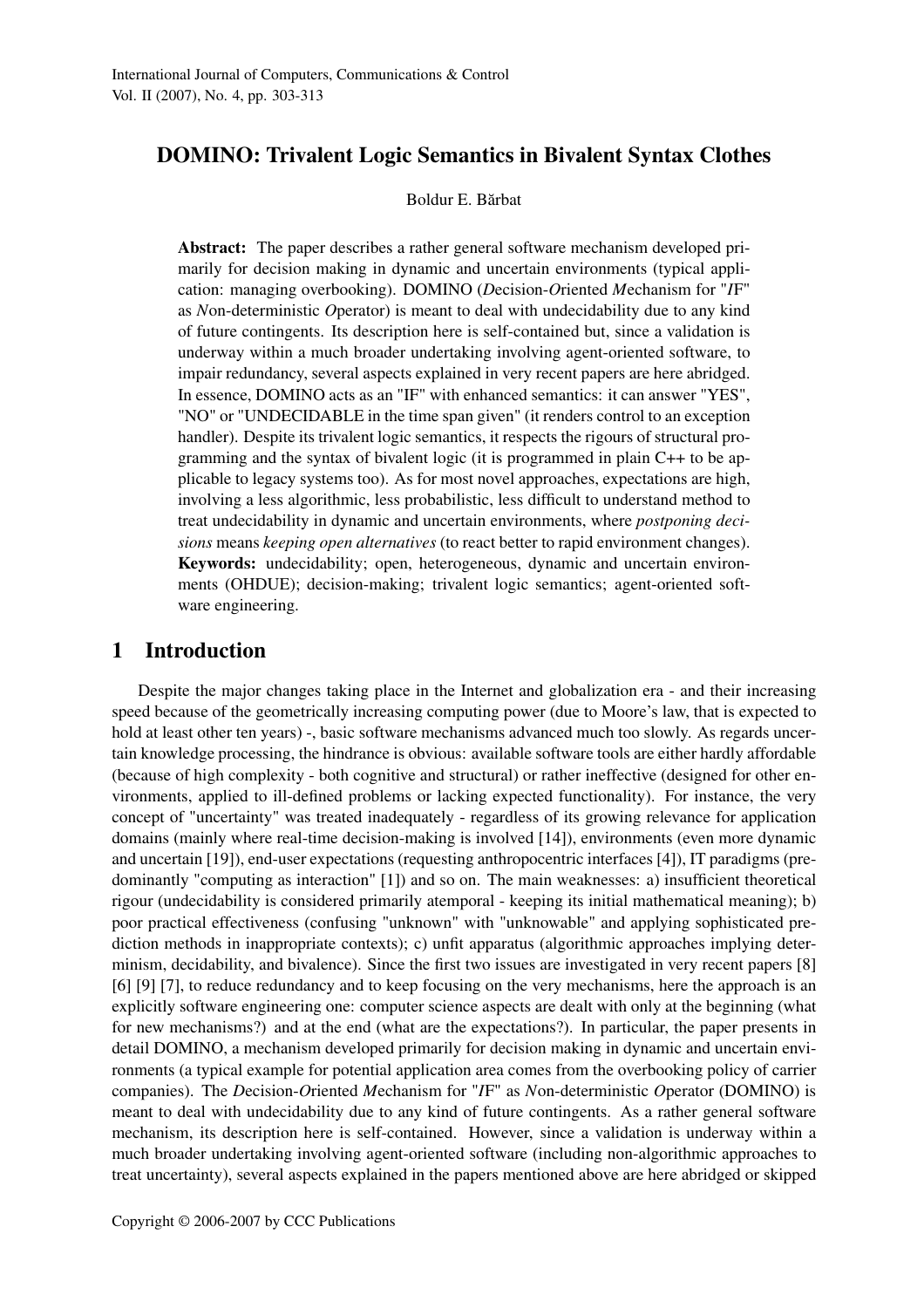over. As a result, the paper is structured as follows: Section 2 shows the *rationale* (i.e., *premises and diagnosis*) for developing new methods to handle uncertainty in decision support systems (DSS). Section 3 *delimits the problem* in both meanings: firstly it restricts it (narrowing the scope to undecidability due to future contingents) and secondly it *defines* it (as software engineering task). Section 4 outlines the architecture, basically *in search of the third value semantics*. On this groundwork, Section 5 explains the structure, in search of bivalent syntax clothes. Since conclusions are prohibited for a bottom-up project, before its validation, Section 6 lists the expectations, ranged in three time horizons (in fact, they are first conclusions).

### 2 Rationale. Premises and Diagnosis

Since in this section the paper is to some extent also a position paper, for the sake of simplicity, the premises, opinions, criteria, motives, and their corollaries are not separated in conceptual categories but asserted clustered around two "attractor words": *premises and diagnosis*. Thus, consensus is not mandatory to assess the research results. In other words, the utility of DOMINO can be evaluated even when some of the claims made here are rejected. Most of the assertions below are valid in any modern IT context but DSS are explicitly referred to because "IF" is the basic tool (again in both senses: *essential* and *simple*) for decision-making. Likewise, the emphasis is on the main changes affecting the essence of "IF". To preserve both text autonomy and shortness, for topics dealt with recently, details should be found in the paper the quotation comes from.

Premises. They reflect the general context, representing a very simplified input vector:

- *Environment*. "Present-day IT environments, except for some irrelevant applications, are open and heterogeneous (the resources involved are unalike and their availability is not warranted), dynamic (the pace of exogenous and endogenous changes is high) and uncertain (both information and its processing rules are revisable, fuzzy, uncertain and intrinsically non-deterministic" [6].
- *System*. Except trivial applications, the system exposed to decision-making is "man-machine system [...], highly complex (multi-distributed - mainly in space, but also in time and organization), under real-time control (the subsystems act on each other - at least, communicate intensely), almost always online" [7].
- *User expectations*. "Since most decision makers are already familiar with Google, most available general information is either known or easy accessed; now they need acceptable good answer, but very fast and with incomplete or even uncertain information" [7]. "Intelligent system behaviour whatever that could mean - becomes a crucial user expectation" [8].
- *Task*. Most aim at "managing situations"; main attributes are: "high complexity, multicriterial, Pareto optimality, approximate, online, parallel, critical response time, high risk" [7].
- *DSS Architectonics*. The software process (not package) is "vaguely specified, validated against end-user expectations" and has "two new fundamental design-space dimensions: Time and Uncertainty" [7].
- *IT infrastructure and paradigms*. "The IT infrastructure is sufficiently advanced (in both facts and trends: nanoelectronics, broadband communication, semantic web, multimodal interfaces, etc.) to allow anthropocentrism for most IT applications" [8]. The leading paradigm is "computing as interaction" [1] [19]. Second echelon paradigms (prevalent in modern artificial intelligence) are assessed through an "affordability filter" in [6]. As regards software engineering, the paradigm that becomes dominant is agent-orientation.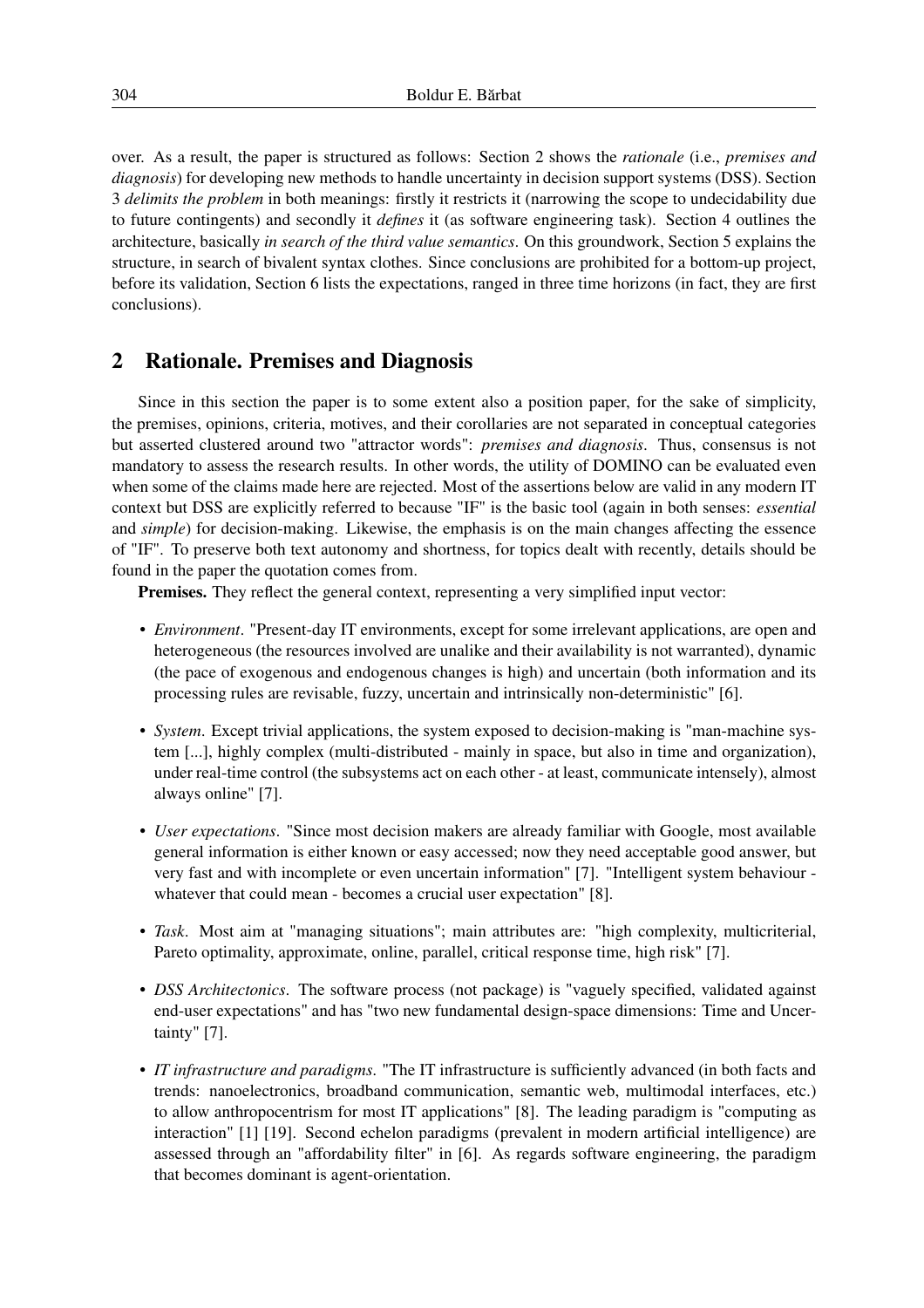Diagnosis. The main weaknesses of current IT systems are investigated in [7], where the focus is on conventional modelling. Since DSS weaknesses are very similar, they are stated here adapted and abridged from [7]: they stem from inappropriate conceptualising, based on rigid, algorithmic (i.e., deterministic, almost sequential, "computational", and atemporal processing), meant for decision making as "step by step solving of arising sub-problems", not for decision making as "continuous process of dealing with unexpected, potentially risky, fast changing situations requesting immediate - albeit not optimal - response". Sectorial aspects are:

- *Poorly reflected* (or absent) temporal dimension. Limited parallelism (if any), ineffective multithreading, poor reactivity (scarce interrupt handling impairing proper reaction to environment stimuli); no exception propagation; no dynamic priorities; no proper thread synchronization). Since the agent is a process - now acknowledged as such by a formal standard [13] - its temporality cannot be disregarded anymore.
- *Poor concurrent programming*. Often such situations are handled by resource wasting "active wait loops" or counterproductive "mutexes" instead of a simple Wait (for an event) with Timeout.
- *Misunderstood uncertainty*. Even if the fact that accurate numeric data are hard to get is accepted, the emphasis is on approximated, predicted, evaluated by rule of thumb, or even on intrinsically fuzzy data, rather than on missing ones (lacking sensor information, delayed previous decisions, server crash etc.).
- *Distorted prediction*. Bayesian inferences are considered unsuitable to decision-making because "Even if decision-makers could get all  $[\check{E}]$  answers in due time, would they believe them strongly enough to make critical decisions only on their basis? Humans are not "probabilistic beings" and are very prone to any sort of "gambler's fallacy"." [9].

In short, the real-world decision-making challenge is: the situations are such that you have no time to solve (accurately, complex) problems.

# 3 Delimiting the Problem

The multifaceted issue of handling uncertainty in DSS must be first restricted to arrive at manageable complexity and afterwards defined as software engineering task.

Restricting the scope. The target was narrowed to deal with undecidability due to future contingents because of five reasons:

• *Unaffordable complexity*. Uncertainty as epistemic concept, together with its species and degrees, was investigated in [9] starting from the 28 definitions found on the Web. Beside the overwhelming diversity of those definitions, ranging from "doubt" to "statistically defined discrepancy", the very meaning of uncertainty "depends on the professional background and on the task to carry out (better said, mostly on the time available to complete it)" [9]. Thus, "uncertain" means practically (mainly, subconsciously) for mathematicians, unknowable, for software developers, undependable, and for end users (decision-makers), undecidable. Recent related work attests the link between uncertainty and complexity: a terminology and typology of uncertainty "together with the role of uncertainty at different stages in the modelling processes. Brief reviews have been made of 14 different (partly complementary) methods commonly used in uncertainty assessment and characterisation" is presented in [17]. A rare case when undecidability is discussed outside mathematics is in a sociological context where the authors "suggest that as well as being able to consider organizational decision-making as an instance of (albeit bounded) rationality or calculability, it can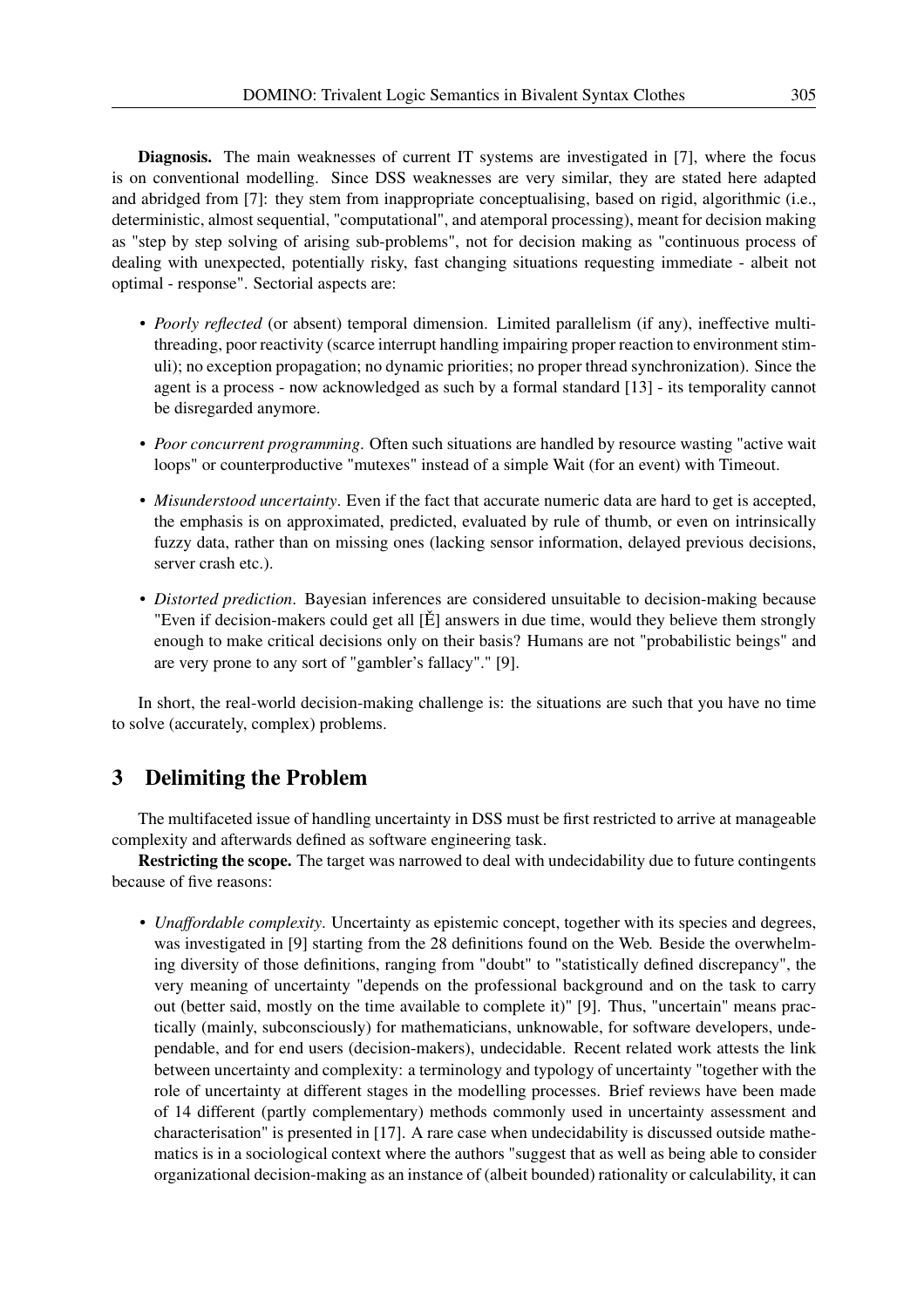also be regarded as a process of choice amongst heterogeneous possibilities" [12]. "In this context could be found a common denominator for a general definition of uncertainty - at least, acceptable to the three categories mentioned above? Uncertainty, in its widest sense, comprises any unsure link in the chain of steps necessary to fulfil a task" [9]. Much too complex to cope with.

- *Avoidable complexity.* On the other hand, from the 28 definitions "only a few are interesting, since they are anthropocentric, mirroring the common user (mainly decision-maker) stance: a) "doubt" [...]; b) "the fundamental inability to make a deterministic prognosis" [...]; c) "lack of knowledge of future events"." [9].
- *Intrinsic importance*. "Real-world problems show that the most important and ill-treated kind of uncertainty is that due to future contingents: decisions are difficult to make because a relevant event not happened yet, not because a result is imprecise. Moreover, its pragmatic corollary highlights a key aspect in decision-making: since any statement about a future event is undecidable, how to proceed in this case? Should it be predicted, circumvented, waited?" [9].
- *Time Pressure*. The geometrically increasing computing power due to Moore's law (mentioned in Section 1) promotes factors tending to reduce radically the role of algorithms and (bivalent) logic in IT [7]. Two reasons are already manifest: "Since deterministic applications are vanishing (because of OHDUE), the conventional algorithm is not anymore program backbone. Even when still useful, the conventional algorithm is not anymore the main programming instrument (being hidden in procedures easily reached in a host of libraries or being generated by 4GL)" [8].
- *Risky Side Effects*. An algorithm is almost unable to feel time: no sense of future events, no such step as: "Warning: I don't know yet". Worse: often the algorithm cheats, confusing undecidability with negation.

Defining the task. "Since here the issue is to design a mechanism not a particular application, the cardinal concern, from a clear-cut software engineering perspective, is about reducing complexity, both structural (to make the mechanism useful to legacy systems too) and cognitive (to motivate system designers as well as to increase user acceptance)" [9]. Software engineering constraints imply: simple tools, with immediate applicability in current designs; no sophisticated concepts or instruments (such as agents, temporal logics, explicit uncertain information processing, computability theory and computational complexity theory, Bayesian methods, certainty factors, etc.); bottom-up design and testing; as much as possible conventional development (prevalent algorithmic reasoning, usual API functions, straightforward implementation, downward compatibility, etc.).

While most restrictions are comprehensible - albeit very tough -, prohibiting both temporal logics and explicit uncertain information processing seems counterproductive, since one of the premises claimed Time and Uncertainty as fundamental design-space dimensions. Unfortunately, even most responsive and appropriate approaches ([14] included) are less applicable because they are sectorial (e.g., treating time without uncertainty or vice versa). Other interesting temporal logics are too sophisticated: for instance, the "linear time" logic (used for specifying reactive systems) is based on the two modalities "Since" and "Until"; in [16], extensions of this logic are investigated from the perspective of undecidability for "X will happen within t unit of time" showing that the extension is undecidable, whenever t is irrational.

Although aspects of a primitive temporal dimension could be implemented using common API functions - e.g., Wait (for an event) with Timeout - as well as synchronization methods used in multithreading, no similar mechanism is available for uncertainty. Here lies the innovative core of the undertaking with all its potential, openings and risks: the only mechanism on hand in common operating systems, able to shift initiative from algorithm to environment, is exception handling. Thus, the algorithm gives up a morsel of its proactiveness - deterministic par excellence - to gain a touch of reactivity; this "small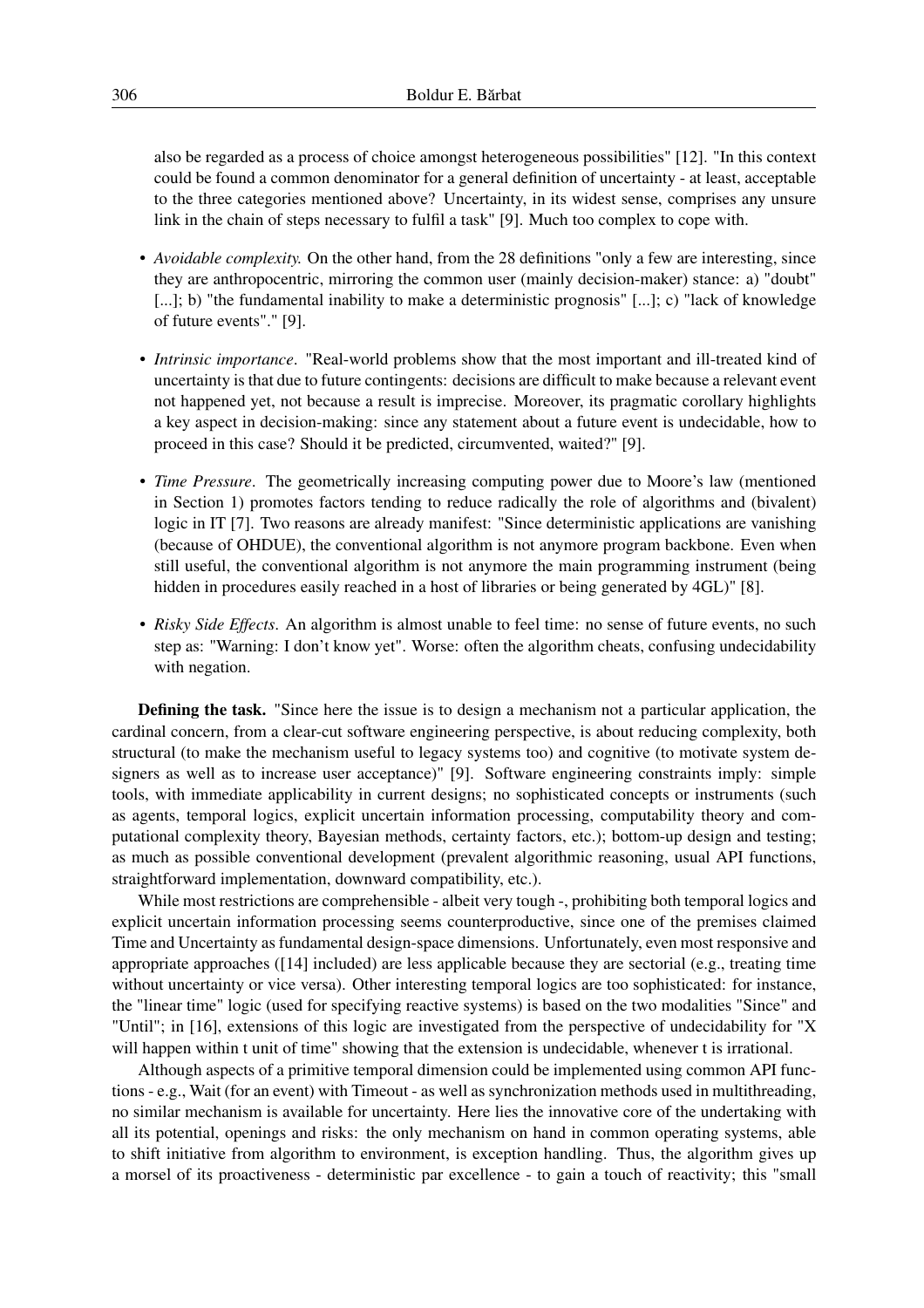amount of non-determinism" is mandatory to be able to mirror (in real time) its epistemic facet: uncertainty. (In DOMINO, when a conditional expression in IF is undecidable, an exception is raised and control is handed over to its handler.)

The idea to assign a new semantic value - i.e., enabling a software entity (labelled or not as agent) to react prompt to asynchronous environment stimuli - to a mechanism meant to increase robustness was advanced (and defended in detail) in [3] after testing it in expressing emotions of pathematic agents. Later, using exceptions to achieve agent reactivity was suggested in the context of sub-symbolic inferences [8] and of emergence as leverage [9]: "Even primeval animals move "algorithmically" ("if gap then avoid, else go on") only a few steps, in very hostile environments. Moreover, reaction to stimuli cannot mean perpetual looking for the stimulus. The cardinal hindrance stems [...] from the mechanisms employed: neither nature, nor technology can afford in the long run mechanisms involving large amount of testing because they are too time-consuming tools". (Currently exceptions are tested to help self-referencing agents to show some primitive form of self-awareness [5]. However, in recent related work exceptions are still regarded solely as a "mechanism for structuring error recovery in software systems so that errors can be more easily detected, signaled, and handled" [11]. One of the "fundamental motivations for employing exception handling in [...] robust applications" is to "improve the maintainability of the normal code and promote reuse of error handling code" [11]. In [10], the exception handling mechanism of a state-of-the-art industrial embedded software system is analysed and the fault-proneness of the return-code idiom - for dealing with exceptions - is evaluated.)

As a result, since a conditional expression in an ordinary IF has now a third exit variant (the exception), the very IF acquires a trivalent logic semantics. Then, why stay at the stage of "trivalent logic semantics" and not go further towards "trivalent logic"? Because such logics are far to meet the challenge, despite the huge effort to conceptualise, develop and implement them. A three-valued logic is a "logical structure which does not assume the law of the excluded middle. Three truth values are possible: true, false, or undecided. There are 3072 such logics" [18]. To avoid the 3073rd one<sup>1</sup>, "for the sake of simplicity, the trivalent semantics should be grounded on a usual bivalent software infrastructure" [9]. Indeed, the proposed solution for DOMINO considers the revisited concept of undecidability [7] [9] filtered through the double sieve of relevance to usual decision-making (Section 4) and design simplicity as vital software engineering request (Section 5).

### 4 In Search of the Third Value Semantics

Since the key aspect in decision-making is to handle "don't know"-like uncertainty [7] (e.g., when a relevant component of an IF condition is undecidable because an expected event not happened yet), it is appropriate to a third value meaning something like "Caveat: I don't know (yet)", "unknowable" or "unknown". In many-valued logics it "is general usage [...] to assume that there are two particular truth degrees, usually denoted by "0" and "1", respectively, which act like the traditional truth values "falsum" and "verum"." [15]. "Obviously, any decision-making needs those pillars of bivalence" [9]. Thus, the third value should be added to the two Boolean constants of IF. In short, the three outputs are: *Yes, No, Undecidable*, where it must still be decided what should "*Undecidable*" really mean.

The investigation starts with the first and more relevant three-valued logics and their respective motivations and meanings of the third truth value:

• *Łukasiewicz.* The first intention was to use the third value for "possible" (to model modalities) to deal with future contingents (first of all, the "paradox of the sea battle" posed by Diodorus Cronus). Ignoring the philosophical motivation and context (the ontological status of the future, is it determined or not, does free will actually exist, etc.), the third value - "i" for "indeterminate", interpreted

 $<sup>1</sup>$ At least (supposing that in this century no other trivalent logic has been concocted)</sup>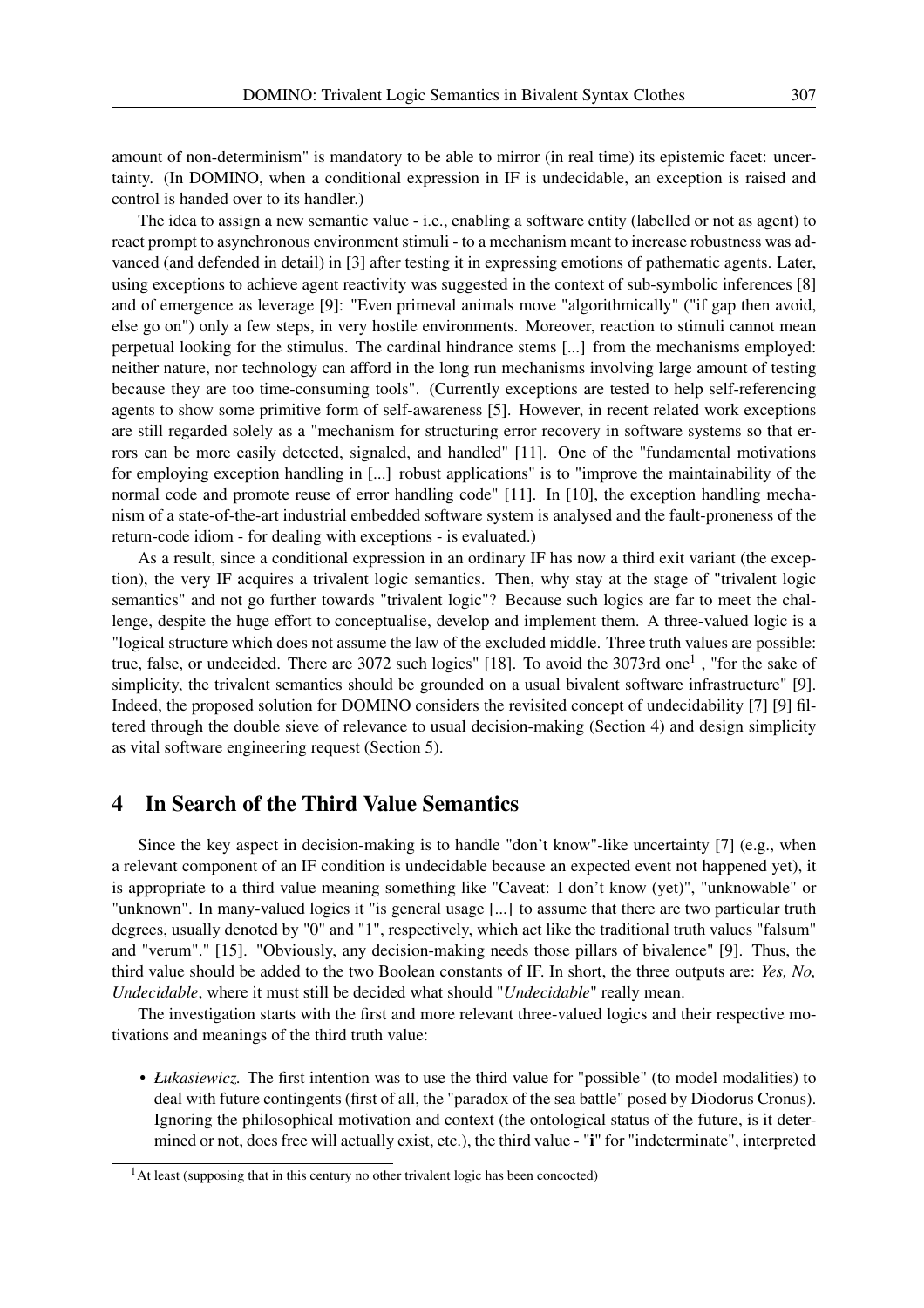as "unknowable" or "problematical" - is semantically very close to the real-world decision-making problems. (On the contrary, the "1/2" notation - although elegant from a (meta)mathematical perspective - is totally unacceptable in software because, for both theoretical and practical reasons, interpreting it as intermediate value of "half true and half false" is at least confusing and useless; moreover, it could lead to computational disaster.)

- *Kleene.* The third value in this logic is "u", interpreted as "undefined" or "undetermined" or "unknown" - with two connotations: "permanently unknown" or "temporary lack of knowledge". The second meaning is helpful for postponing decisions and is actually used in data base applications. For instance, "SQL implements ternary logic as a means of handling NULL field content. SQL uses NULL to represent missing data in a database. If a field contains no defined value, SQL assumes this means that an actual value exists, but that value is not currently recorded in the database. [...] Comparing anything to NULL - even another NULL - results in an UNKNOWN truth state. For example, the SQL expression "City = 'Paris'" resolves to FALSE for a record with "Chicago" in the City field, but it resolves to UNKNOWN for a record with a NULL City field. In other words, to SQL, an undefined field represents potentially any possible value: a missing city might or might not represent Paris." (en.wikipedia.org/wiki/ Ternary\_logic). Moreover, the Kleene logic, as a natural sublogic of Belnap's four-valued logic [2], is an important framework for many paraconsistent logics - major feature for application in computer science.
- *Bochvar.* Inspired by the examination of semantic paradoxes, the third truth value "m" means "meaningless" or "paradoxical". This logic is useful when syntactic meaningfulness (rather than semantic one) is looked for (crucial for program verification but dispensable for decision-making).

Hence the semantics of the third value in a "three-output IF" should be based on a blend of a Łukasiewicz "i" interpreted as "unknowable" or "problematical"<sup>2</sup> and a Kleene "u" interpreted as "temporary lack of knowledge". Thus, the semantics of "Undecidable" is refined to "Undecidable in the time span given". In fact, it gives a chance to the "yet" in "I don't know (yet)", postponing the verdict of "Undecidable" as much as possible (depending heavily on both the problem to solve and the decision-making strategies applied). Of course, to be effective, such a procrastination strategy must be put to work only in a distributed environment (reflected in software through multithreading); otherwise, the user would be frustrated by the frequent wait periods.

# 5 In Search of Bivalent Syntax Clothes

DOMINO respects the rigours of structural programming and the syntax of bivalent logic, is programmed in plain C++ (to be applicable to legacy systems too), is based on a few functions of the Windows32 API, was tested only within the toy problems (regarding real-time decisions in industrial control or in medical informatics) the examples are taken from, and is currently tested in a real-world problem (a simplified version of implementing overbooking policy). Its flowchart is in Figure 1 (the only symbol that is not among the common flowchart notation is the one for raising exceptions).

The (Windows 2000) API functions involved are:

```
a)
BOOL SetEvent(hEvent)
HANDLE hEvent; /* Event-object handle */Example: SetEvent (q_hEvent_pHLimit);
```
<sup>2</sup>According to the ancient Stoic perspective, updated by Łukasiewicz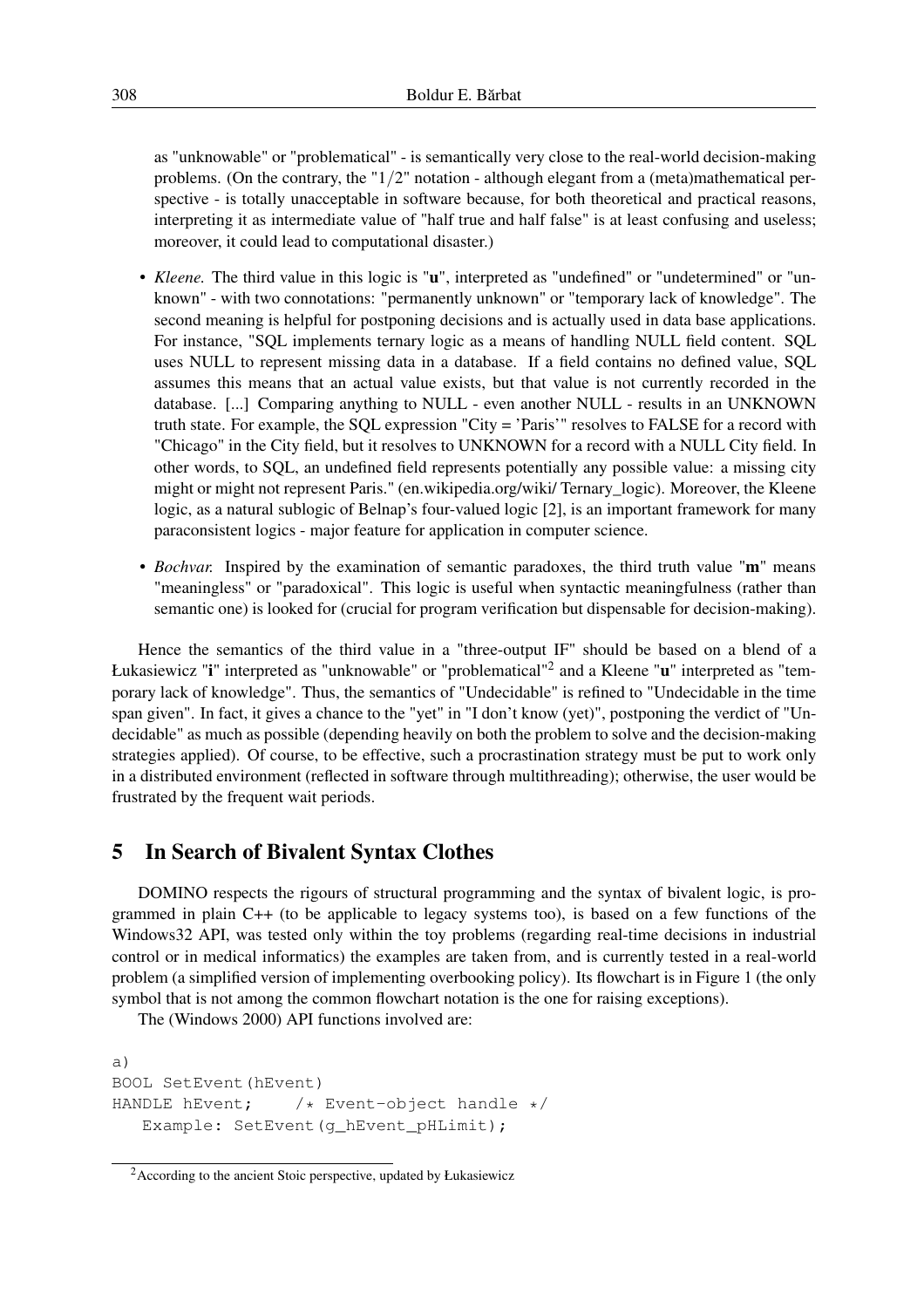

Figure 1: DOMINO: Architecture expressed in bivalent logic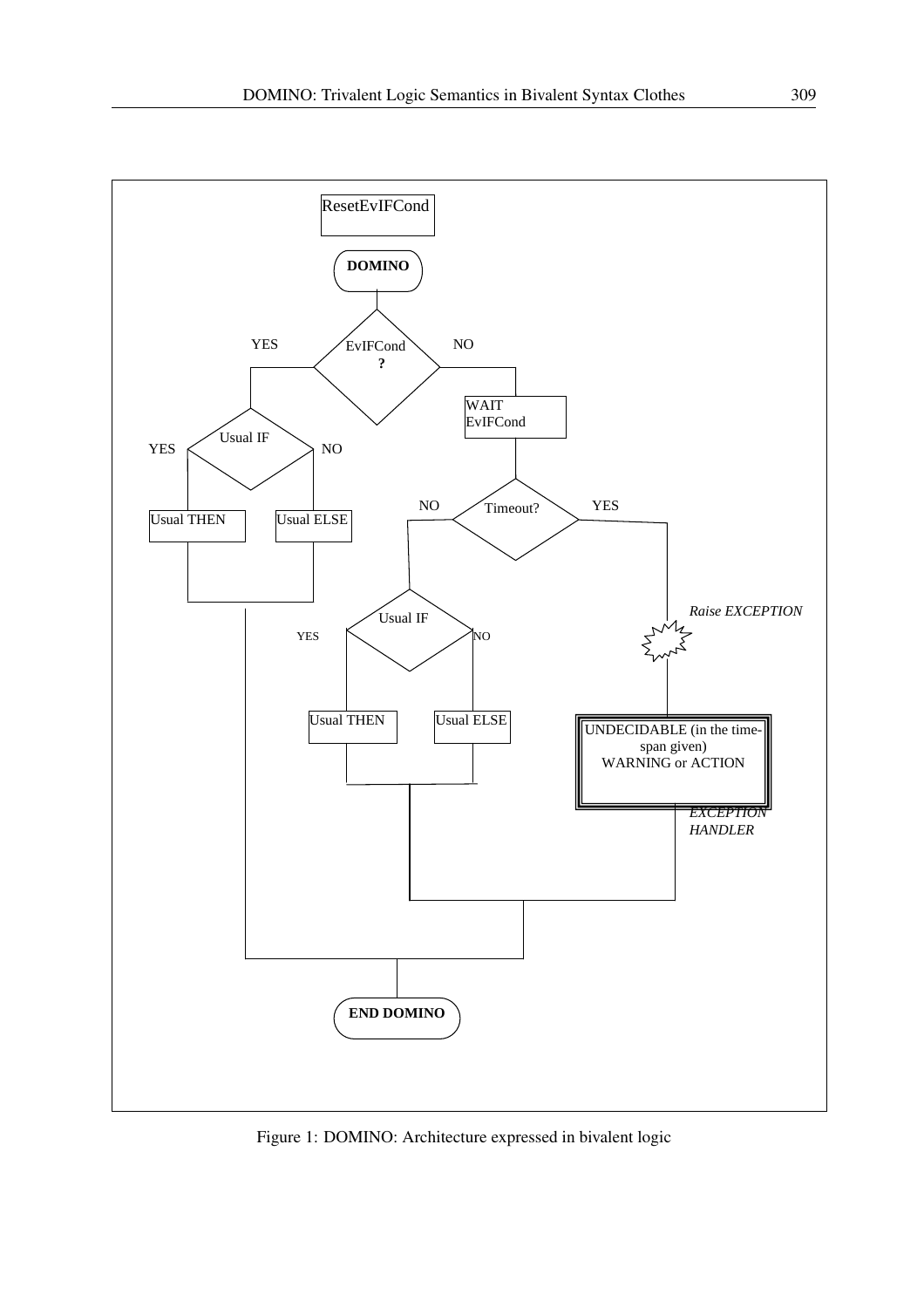```
b)
BOOL ResetEvent(hEvent) /* likewise */c)
DWORD WaitForSingleObject(hObject, dwTimeout);
HANDLE hObject; /* handle of the Event waited for*/DWORD dwTimeout; /* maximal Wait duration (ms)
(INFINITE: unlimited wait) (0: testing the Event state) */Example from an alarm-bell program:
dwResult = WaitForSingleObject(g_hEventOverheating, INFINITE);
d)
DWORD WaitForMultipleObjects(cObjects, lphObjects,
                                   fWaitAll, dwTimeout);
DWORD cObjects; /* number of objects (maximum 64) */CONST HANDLE *lphObjects; /* handle table address */
BOOL fWaitAll; /* flag for conjunction /disjunction
  (TRUE: all events are waited)
  (FALSE: only the first event is waited) */DWORD dwTimeout; /* likewise*/
   Example from a domotics program
    (for 5 boilers; uses multiple events):
dwResult = WaitForMultipleObjects(5, hBoilerPressure, TRUE, 4000);
```
#### *Remarks.*

- 1. The exception handler can: a) give control to the human decision maker (after a warning); or b) act (for instance, propagating dynamically the exception from the callee to the caller).
- 2. Time is not just explicitly present in "Wait" but, more important, hidden in thread synchronization (SetEvent is employed in the thread providing information needed to make a decision).
- 3. Uncertainty is dealt with through the intrinsically uncertain interrupts generated by the environment stimuli, expressed at the program level through the exception handler.
- 4. If dwTimeout = 0, the mechanism is a conventional "IF" (however, a more robust one since evaluation is preceded by a real-time validation test).

## 6 Expectations

The three time horizons are roughly delimited by: a) validating DOMINO in the overbooking application; b) designing and validating other (similar) mechanisms of the AGORITHM toolbox [9]; c) API functions for DOMINO-like primitives.

*Short range.*

A) DOMINO addresses the main problem of current "IF" in applications running in OHDUE: "IF" is inadequate not because it cannot say "probably 80B) It solves this problem in a simple way (for both designer and user).

C) It is easy to implement due to its straightforward structure involving only common API functions: despite its enriched semantics the emulated "IF" does not need a modified compiler.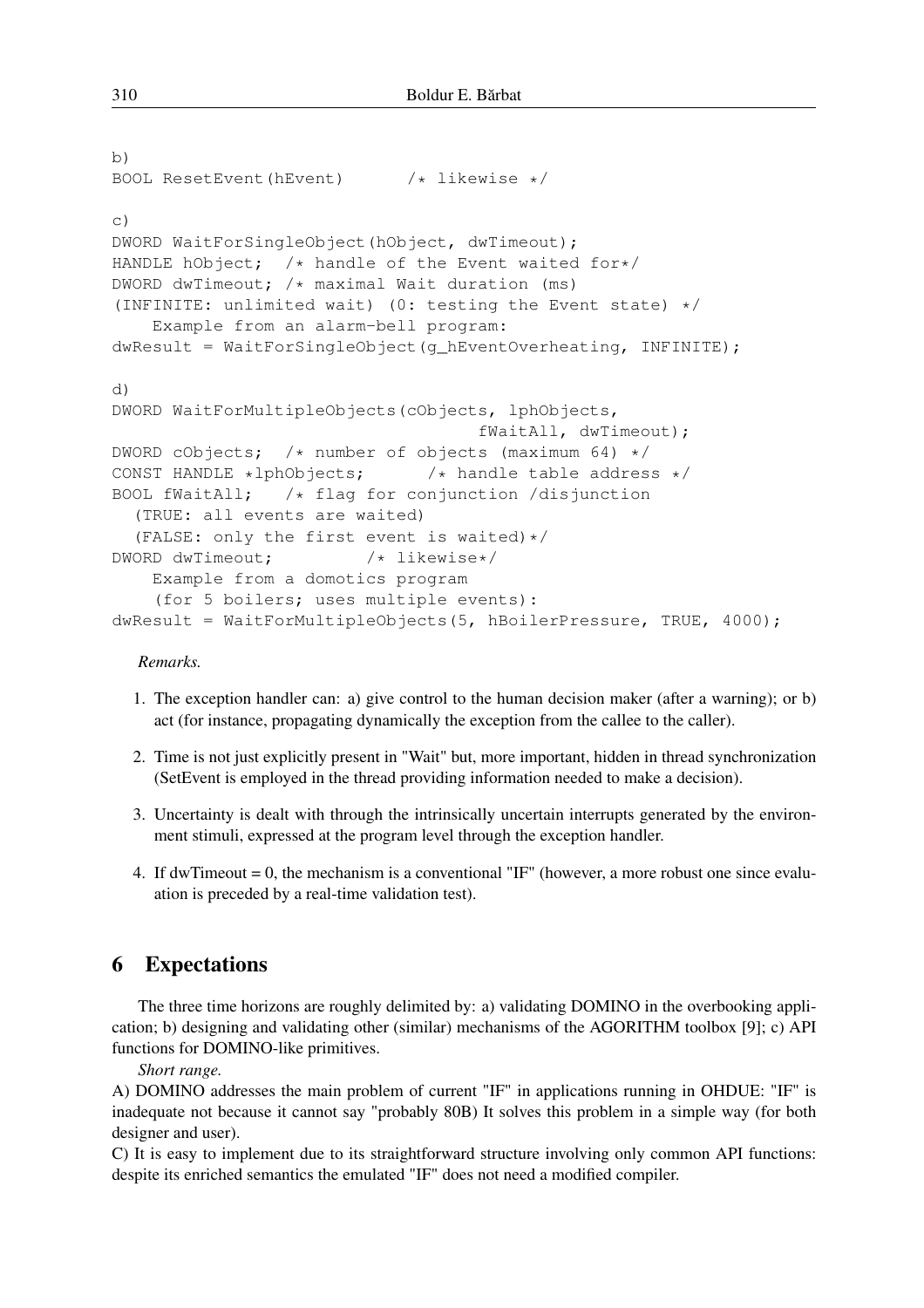

Figure 2: DOMINO: Semantics interpreted in trivalent logic

*Middle range.*

A) Corollary 1: being downward compatible, it should be useful for legacy systems.

B) Corollary 2: emulating a language primitive, it should be useful not only for DSS, but for any application in OHDUE.

C) Corollary 3: dealing with both time and uncertainty, it should be useful for any agent-oriented application: other AGORITHM mechanisms could be outlined similarly.

D) Hopefully it will start a "virtuous circle" able to adapt the DSS to the "Information Age" requirements changing both the decision-makers expectations and the programming paradigm.

#### *Long range.*

A) A new interpretation of DOMINO: a three-valued IF within the frame of bivalent logic

B) The badly needed shift in software engineering towards exception handling: the stimulus causes an interrupt that is treated as exception. (Real-world applications cannot afford large amount of "if temperature  $> n$  0C then alarm" testing

C) Motivating applied research in AI logics, avoiding the gap between new logics (dealing at highly abstract mathematical levels with either time or non-determinism but rarely with both) and decisionsupport applications (either remaining at the level of rigid algorithmic approach or using approaches that ignore the fundamentals of human decision making).

D) A new, "procrastination logic": less algorithmic, less probabilistic, less difficult to understand and to apply in OHDUE, where postponing a decision means keeping open alternatives (to react better to rapid environment changes).

## Bibliography

- [1] AgentLink Roadmap: Overview and Consultation Report, AgentLink III. Agent based computing, University of Southampton, 2004.
- [2] Anderson, A.R, N.D. Belnap, J.M. Dunn. *Entailment: The Logic of Relevance and Necessity*, Volume 2. Princeton University Press, Princeton, 1992.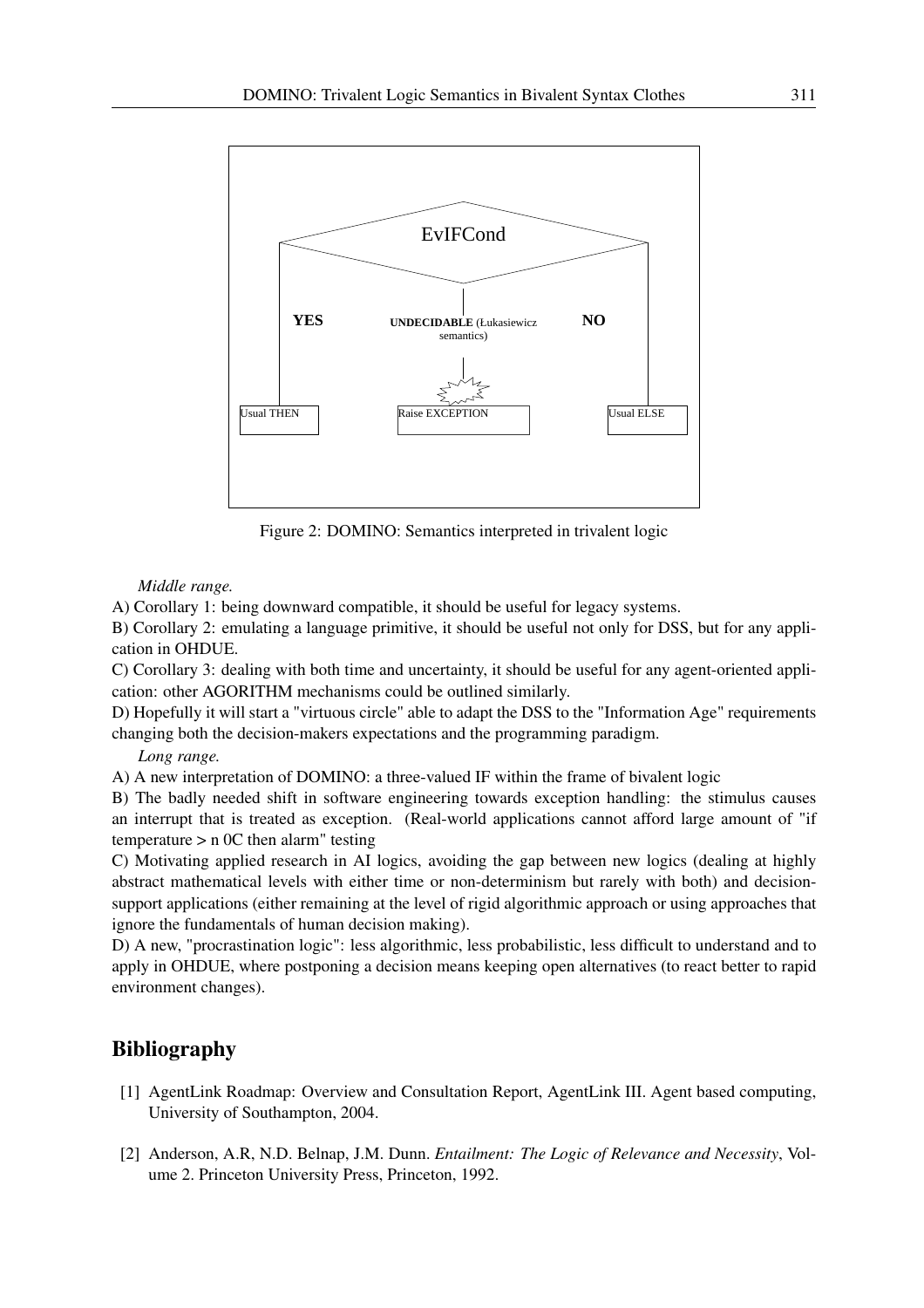- [3] Barbat, B.E. *Agent-Oriented Intelligent Systems.* Romanian Academy Publishing House, Bucharest, 2002 (in Romanian, "Grigore Moisil" Prize of the Romanian Academy).
- [4] Barbat, B.E. *The Impact of Broad-Band Communication upon HMI Language(s). (Chapter 7.) Communicating in the world of humans and ICTs. (Chapter 8.) in COST Action 269. e-Citizens in the Arena of Social and Political Communication* (L. Fortunati, Ed.), pp. 113-142, EUR21803, Office for Official Publications of the European Communities, Luxembourg, 2005.
- [5] Barbat, B.E., A. Moiceanu, I. Pah. *Gödelian Self-Reference in Agent-Oriented Software.* Proc. of the 11th WSEAS International Conference on COMPUTERS (ICCOMP '07) (N.E. Mastorakis et al, Eds.), 92-97, Agios Nikolaos, Crete, 2007.
- [6] Barbat, B.E, A. Moiceanu, S. Plesca, S.C. Negulescu. *Affordability and Paradigms in Agent-Based Systems.* Computer Science Journal of Moldova, 2007. (In print.)
- [7] Barbat, B.E., R.S. Muntean, R. Fabian. *Approximation versus Undecidability in Economic Modelling.* Proc. of the International Workshop New approaches, Algorithms and Advanced Computational Techniques in Approximation Theory and its Applications (D. Simian, Ed.), 2007. (In print.)
- [8] Barbat, B.E., S.C. Negulescu. *From Algorithms to (Sub-)Symbolic Inferences in Multi-Agent Systems.* International Journal of Computers, Communications & Control, 1, 3, 5-12, 2006. (Paper selected from the Proc. of ICCCC 2006.)
- [9] Barbat, B.E., S.C. Negulescu, S. Plesca. Emergence as Leverage and Non-Algorithmic Approaches in Agent-Oriented Software. Studies in Informatics and Control Journal, 16, 4, 2007. (In print.)
- [10] Bruntink, M., A. van Deursen, T. Tourwé. *Discovering faults in idiom-based exception handling.* Proc. of the 28th international conference on Software engineering, 242 - 251, ACM Press, New York, 2006.
- [11] Castor Filho, F., A. Garcia, C.M.F. Rubira. *Error Handling as an Aspect.* Proceedings of the 2nd workshop on Best practices in applying aspect-oriented software development, ACM Press, New York, 2007.
- [12] Clegg, S., Kornberger, M., Rhodes, C. *Organizational ethics, decision making, undecidability.* The Sociological Review, 55, 2, 393-409(17), Blackwell Publishing, 2007.
- [13] FIPA TC Agent Management. *FIPA Agent Management Specification. Standard SC00023K (2004/18/03).* http://www.fipa.org/specs/fipa00023/SC00023K.pdf, 2004.
- [14] Fisher, M. *Temporal Development Methods for Agent-Based Systems. Autonomous Agents and Multi-Agent Systems,* 10, 41-66, Springer Science + Business Media Inc., 2005.
- [15] Gottwald, S. *Many-valued Logic. In Stanford Encyclopedia of Philosophy* (E.N. Zalta, Ed.). http://plato. stanford.edu/entries/logic-manyvalued/, 2004.
- [16] Rabinovich, A. *Temporal logics with incommensurable distances are undecidable.* Information and Computation, 205, 5, 707-715, Elsevier, 2007.
- [17] Refsgaard, J.C. et al. *Uncertainty in the environmental modelling process-A framework and guidance.* Environmental Modelling & Software, 1543-1556, Elsevier, 2007.
- [18] Weisstein, E.W. Three-Valued Logic. *From MathWorld–A Wolfram Web Resource.* http://mathworld. Wolfram.com/Three-ValuedLogic.html. CRC Press LLC, Wolfram Research, 1999.